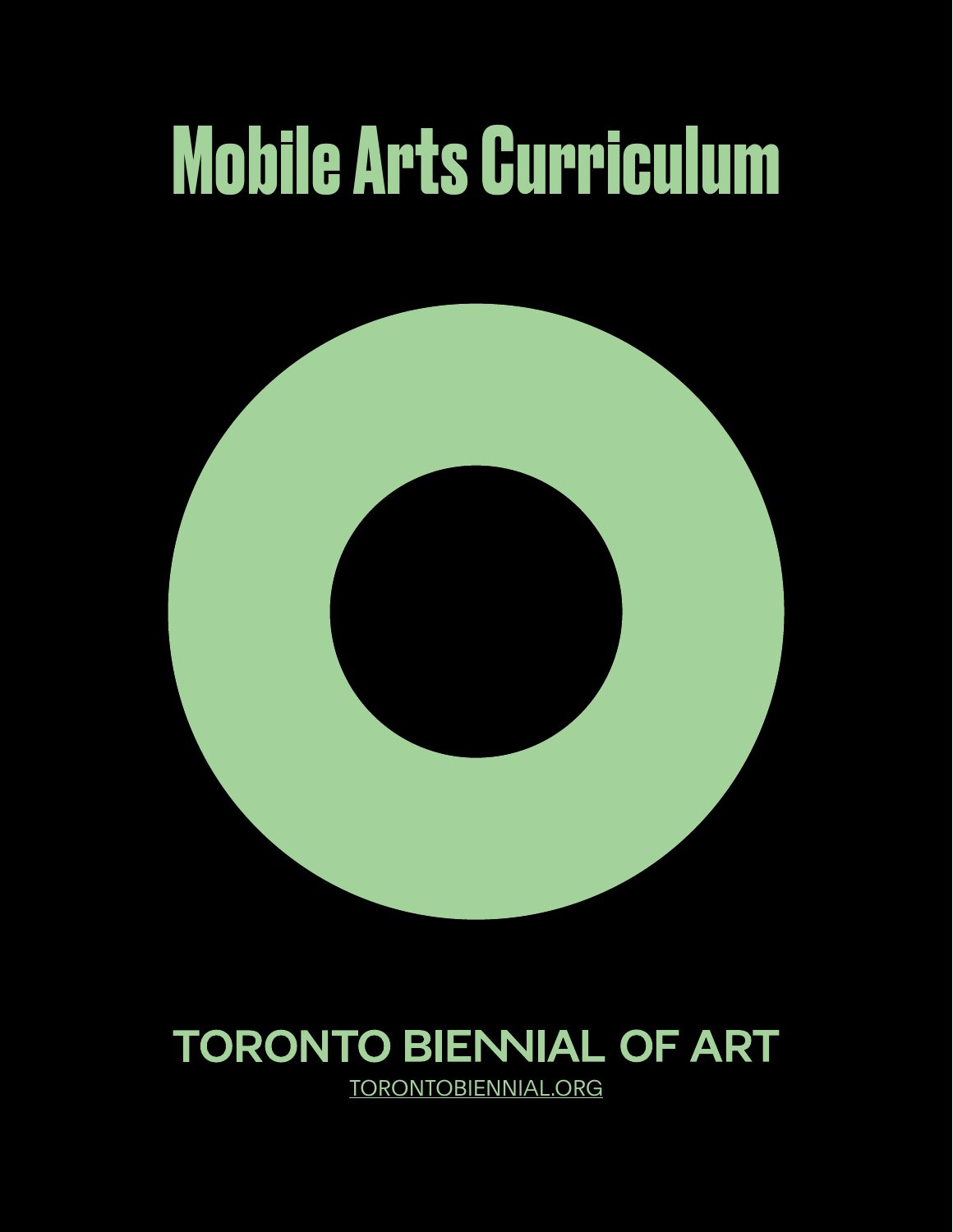### **What is the Toronto Biennial of Art?**



Cyanotype Workshop led by Embassy of Imagination and PA System, 2019. Photo: Yuula Benivolski.

Contemporary art biennials are large-scale, citywide events that take place every two years. The first was in 1895 with the inaugural Venice Biennale, a project that presented curated international contemporary art in national pavilions from around the world.

Biennials are sites of experimentation; they offer artists, curators, and visitors an alternative to the traditional museum framework while engaging flexibly with the local arts sector. There are now hundreds of biennials taking place worldwide in cities that include São Paolo, Berlin, and Istanbul, and as of 2019, the city of Toronto.

Toronto is not new to the grand exhibition. Exhibition Place, founded in 1879, has been home to many largescale events within the city. Presenting cutting-edge technological developments and industrial innovations, Exhibition Place underscored the nation's role in the conquest of land and colonial empire-building; the grand exhibition therefore also lies in the shadows of Canada's darker nation-building history, where shorelines, waterways, and an Indigenous presence of at least 12,000 years has historically been all but blotted out.

The Toronto Biennial of Art (TBA) 2019, titled *[The](https://torontobiennial.org/2019-curatorial-statement/) [Shoreline Dilemma](https://torontobiennial.org/2019-curatorial-statement/)*, was the first chapter of a twopart biennial, tracing interconnected narratives and ecologies of the ever-changing shoreline of Lake Ontario. These narratives revealed systems of resistance against industrial colonial culture, and the living histories embedded in and around the shoreline.

The second chapter of the Biennial, *[What Water](https://torontobiennial.org/curatorial-vision/)  [Knows, the Land Remembers](https://torontobiennial.org/curatorial-vision/)*, explores above ground and hidden tributaries that channel water into Lake Ontario, as well as the ravine systems that shape the city's geography. Revealing entangled narratives and ecologies across space and time, this Biennial extends the interconnections of those sites, and expands on the central question from 2019, "What does it mean to be in relation?" It envisions expansive forms of kinship – with each other, our ecologies and with our collaborators – and reflects the belief that humans are in deep relation with other living beings.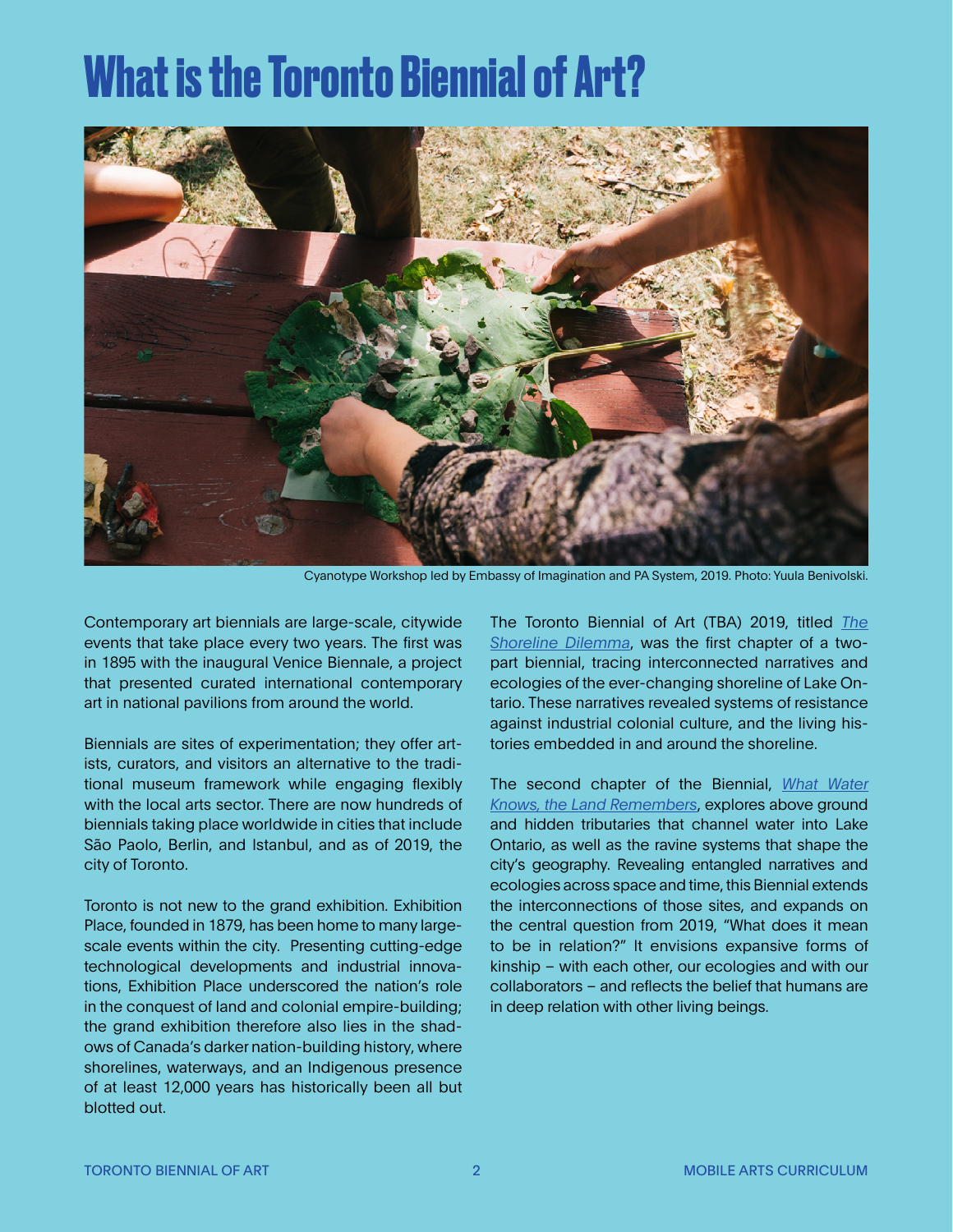## **What is the Mobile Arts Curriculum (MAC)?**

The TBA Mobile Arts Curriculum (MAC) is the 2022 addition to our [Tools for Learning Program](https://torontobiennial.org/tools-for-learning/). The MAC is a collection of artist-led, curriculum-supportive guides and activities developed to provide tools for engagement with TBA's artworks and exhibitions.

Designed for the engagement of various age groups, and facilitated by educators or caregivers, the MAC will be accessible as digital and physical toolkits containing (but not limited to) worksheets, notes, recordings, images and select activity materials, for use at home, in the classroom, or within TBA's exhibitions.

### Who is the MAC intended for?

MAC tools are for curious visitors who would like to further engage with TBA content; they are intended for an inter-generational age-range of learners including families, arts educators, and caregivers, whether it be in class, in communities, or around Biennial sites.

MAC tools are Ontario-curriculum supportive, and provide guided questions and activities for inter-contextual dialogue grounded in ecological justice and the arts.

#### How are the MAC tools accessed?

You can find all of our MAC tools readily available online on the Toronto Biennial of Art [Mobile Arts Curriculum](https://torontobiennial.org/mobile-arts-curriculum/)  [page,](https://torontobiennial.org/mobile-arts-curriculum/) complete with printable PDF versions. MAC toolkits will also be available for consultation and engagement (free of charge) at our TBA sites: 72 Perth (Toronto) and the Small Arms Inspection Building (Mississauga) and other affiliate locations.

### Why "Tools"?

A tool is a device or implement used to carry out a particular function in building or reparation. The word "tool" has been used in other ways, too. In "Tools for Conviviality" (1973), philosopher Ivan Illich looked into practical and political strategies to find ways people can access information to guide their own learning. We use the idea of "tools" here as implements used to unlearn the past and build stronger futures by making contemporary art accessible to everyone.

What tools do you need when visiting a biennial? Maybe a tool for making notes, for finding the way, for looking more closely, for resting. Tools can be used to help us make and repair, and sometimes also undo and break. Could a tool become part of making and experience?

TBA Tools for Learning (2019)

- 99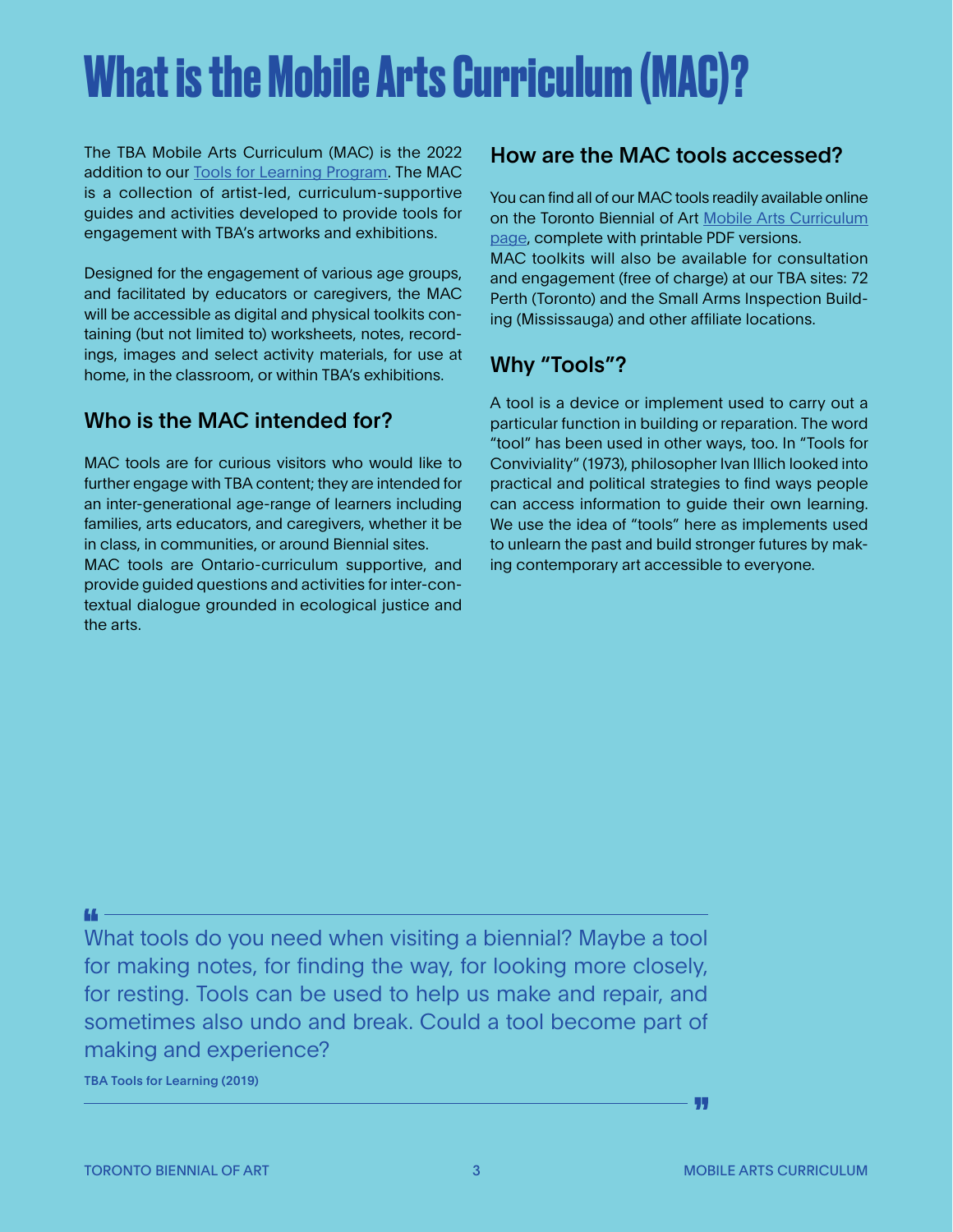

Jumblies Theatre & Arts with Ange Loft, Talking Treaties, 2019, multi-media installation, dimensions variable. Commissioned by the Toronto Biennial of Art.

Photo: Toni Hafkenscheid.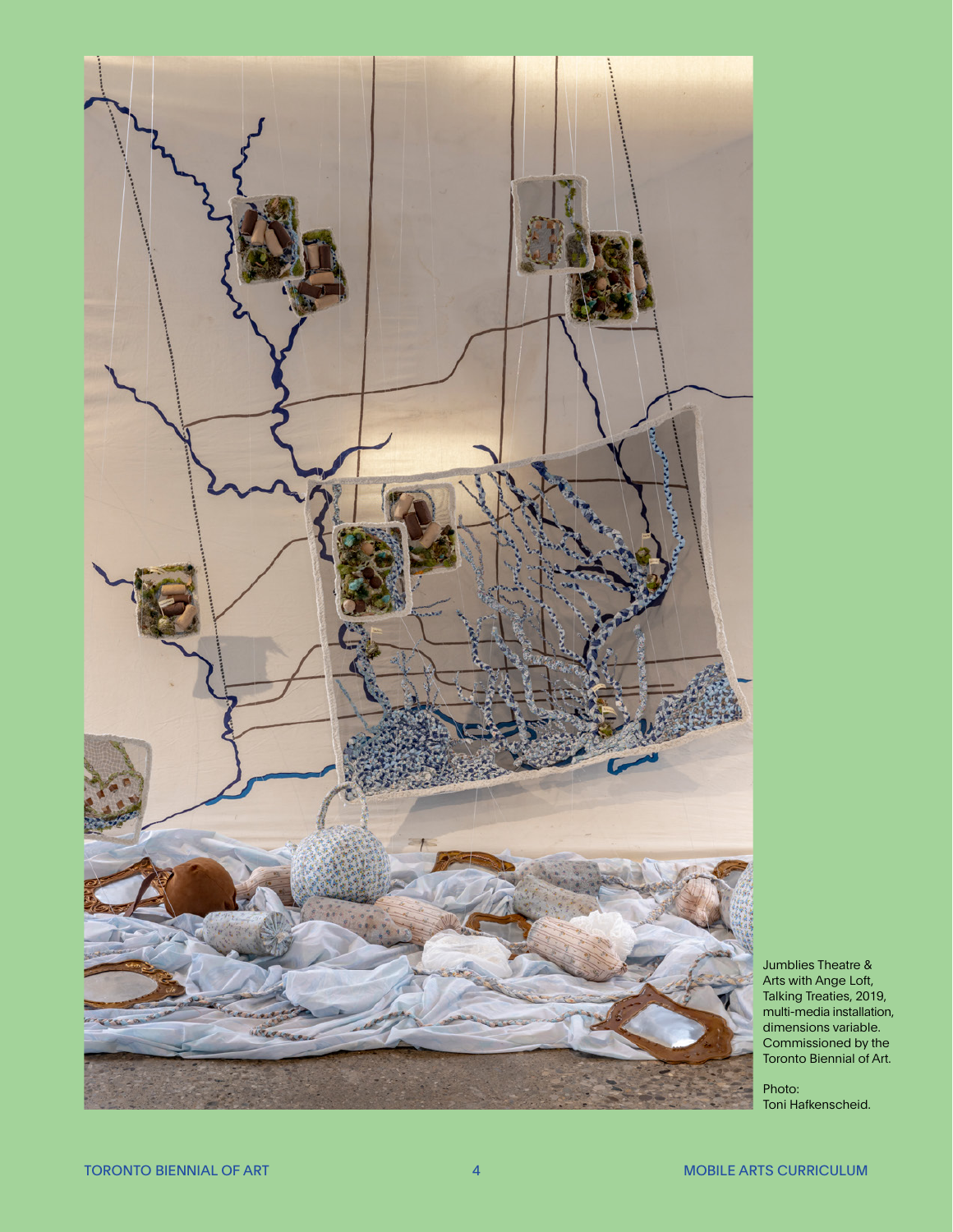### **Where Are We?**

The 2019 Toronto Biennial was sited along the Toronto and Mississauga connected shoreline. Over millions of years, the shoreline has retreated to form Lake Ontario's basin and the earliest human inhabitants were forced to adapt to the changing topography of the area. In the colonial era post-contact, surges in industrial production and economic growth radically altered, extended, reshaped and paved over the shoreline. These contexts deeply informed the inaugural Biennial's curatorial and artistic direction.

Exhibition and programming sites for the 2022 Biennial move inland from the shoreline to follow the tributaries, above ground and hidden, which shape this place. Biennial sites are grouped in relation to these seen and unseen waterways and run along Etobicoke Creek, the Laurentian Channel, Garrison Creek, and Taddle Creek. *What Water Knows, the Land Remembers* draws from polyphonic histories sedimented in and around Toronto to reveal various narratives and ecologies from across time and space.

#### Land Acknowledgement

As the Toronto Biennial of Art team, we are accountable to upholding our responsibility to lands we are privileged to work upon. Stretching from the Small Arms Inspection Building in Mississauga in the West, to the Port Lands in the East, from Sugar Beach in the South, to Arsenal Contemporary Art in the North, our events and activities would not be possible without the care that the stewards of these lands have given for thousands of years.

We acknowledge, first and foremost, that all of these spaces are located on land that has been a site of human activity for more than 12,000 years. This land is the traditional territory of the Huron-Wendat, Haudenosaunee, and Anishinaabe peoples, including the Mississaugas of the Credit First Nation. Their stories, beliefs, and concepts about the land and the water continue to guide and inspire us. These lands are now home to many Indigenous peoples from across the globe.

We understand the role of settler-colonial privilege and that this land acknowledgment cannot undo immensely violent histories against Indigenous peoples on these lands. As a team and in close collaboration with artists, partners, colleagues, and our board, we continue working to dismantle the legacy of colonial systems that impact all aspects of our practices to the best of our ability. Through our participation in this work and in holding ourselves accountable, we carry forward a commitment to listen, (un)learn, and grow.

Please visit the About section on our website to read our full Land Acknowledgment: [torontobiennial.org/land-acknowledgement.](https://torontobiennial.org/land-acknowledgement/)

#### Our 2022 E[xhibition sites](https://torontobiennial.org/exhibition-sites/) include:

THE SMALL ARMS INSPECTION BUILDING MUSEUM OF CONTEMPORARY ART TORONTO (MOCA) 72 PERTH AVENUE ARSENAL **CONTEMPORARY** ART TORONTO 5 LOWER JARVIS STREET COLBORNE LODGE FORT YORK NATIONAL HISTORIC SITE, TORONTO HISTORY MUSEUMS MERCER UNION TEXTILE MUSEUM OF CANADA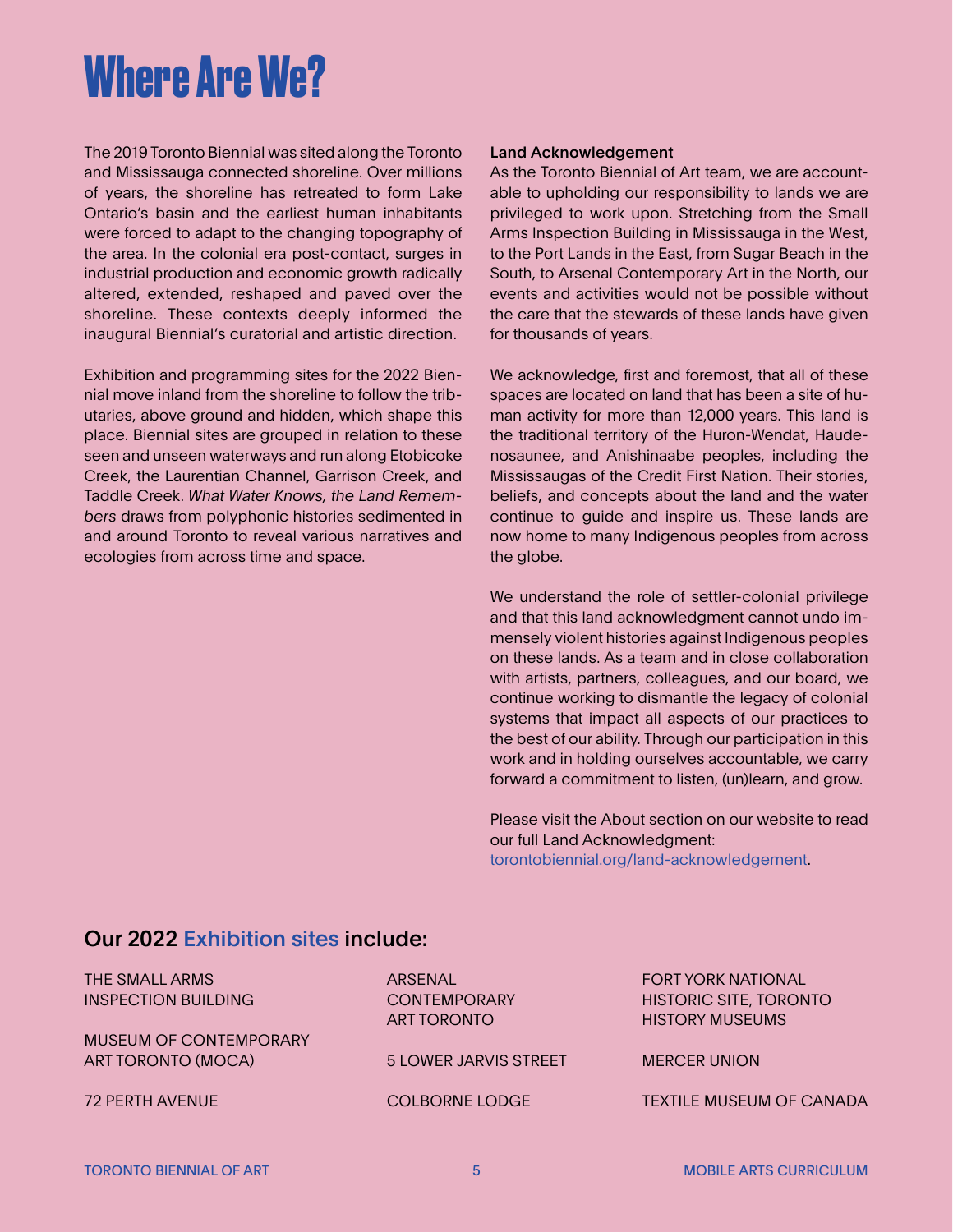### **Selected Biennial Sites**

72 Perth Avenue was formerly the Praise Sanctuary Ministry, Church of the Firstborn Apostolic, a Pentecostal church that has now been relocated to North York. Situated next to the railpath, the passing GO trains are audible inside this former place of worship.

The Small Arms Inspection Building in Mississauga is a reminder of the region's military history and its complex representation in our imaginations today. Did you know that when the Small Arms was in full operation—manufacturing hand-held weapons for the Canadian and Allied forces during the Second World War—ninety percent of its staff were women?

Arsenal Contemporary Art is a private contemporary art and cultural initiative founded by patrons Pierre and Anne-Marie Trahan. It is devoted to the support, promotion, and development of Canadian contemporary art through diverse endeavors. Arsenal Contemporary Art opened in Toronto's Junction neighbourhood in 2013, and is located in a refurbished industrial building.

5 Lower Jarvis is a part of Daniels Waterfront, a mixeduse building housing academic, office, retail and arts spaces, envisioned to accelerate the revitalization of the waterfront. The site was formerly occupied by the Sugar Contemporary art space, named for its proximity to the Redpath Sugar Refinery.



For a full list of TBA sites, please visit: [torontobiennial.org/exhibition-sites/](https://torontobiennial.org/exhibition-sites/)

Only the landscape is not empty at all. It is traced over with ancient lines, over 2000 years old, demarcating fantastic patterns and shapes: geometric forms begging decryption, and a bestiary of animals, including a guano bird, a spider monkey, a dog, and a hummingbird.

Hélène Frichot How to make yourself a Feminist Design Power Tool (2016)

u